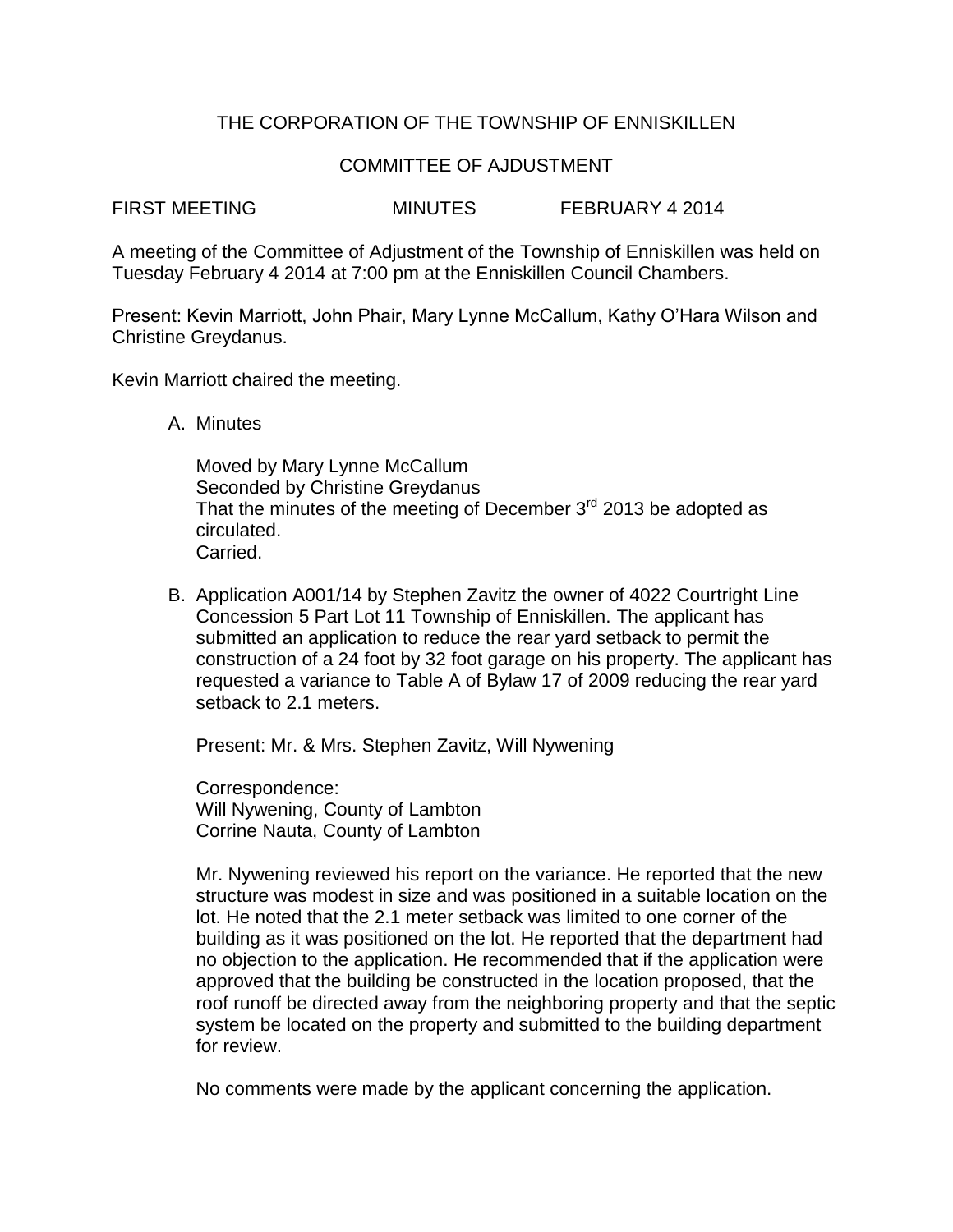Kathy O'Hara Wilson questioned about the drainage on the property.

Moved by Kathy O'Hara Wilson Seconded by John Phair

That Application A001/14 be approved reducing the rear yard setback of Table A to 2.1 meters to permit the construction of a 24 foot by 32 foot garage.

Carried.

Conditions:

- 1. That the proposed building be constructed substantially to the location, orientation and dimensions shown in the application sketch.
- 2. That the roof runoff of the proposed building be directed away from the abutting property lines.
- 3. That the location of the septic system be located on the property diagram and submitted to the septic coordinator. That a site inspection shall be conducted to verify the submitted diagram.

## Reasons:

1.That the application meets the general purpose and intent of the Official Plan and zoning bylaw, is appropriate for the development of the land and is minor in nature.

D. Correspondence from Dave & Cindy Vandenberghe requesting permission to amend a condition to application B001/13.

Present: Mr. and Mrs. Dave Vandenberghe

Correspondence: Will Nywening, County of Lambton Nov 7-13

It was reported that severance application B001/13 approved the creation of a surplus dwelling unit lot with the condition that a new septic system be installed on the property. The applicants had removed the house from the property and were requesting that the condition to install the new septic system be removed from the approval. It was noted that a new septic system would be a condition of a building permit for the construction of a new house on the property.

Moved by John Phair Seconded by Christine Greydanus That approval provided to severance application B001/13 be amended by removing condition 5 of the decision.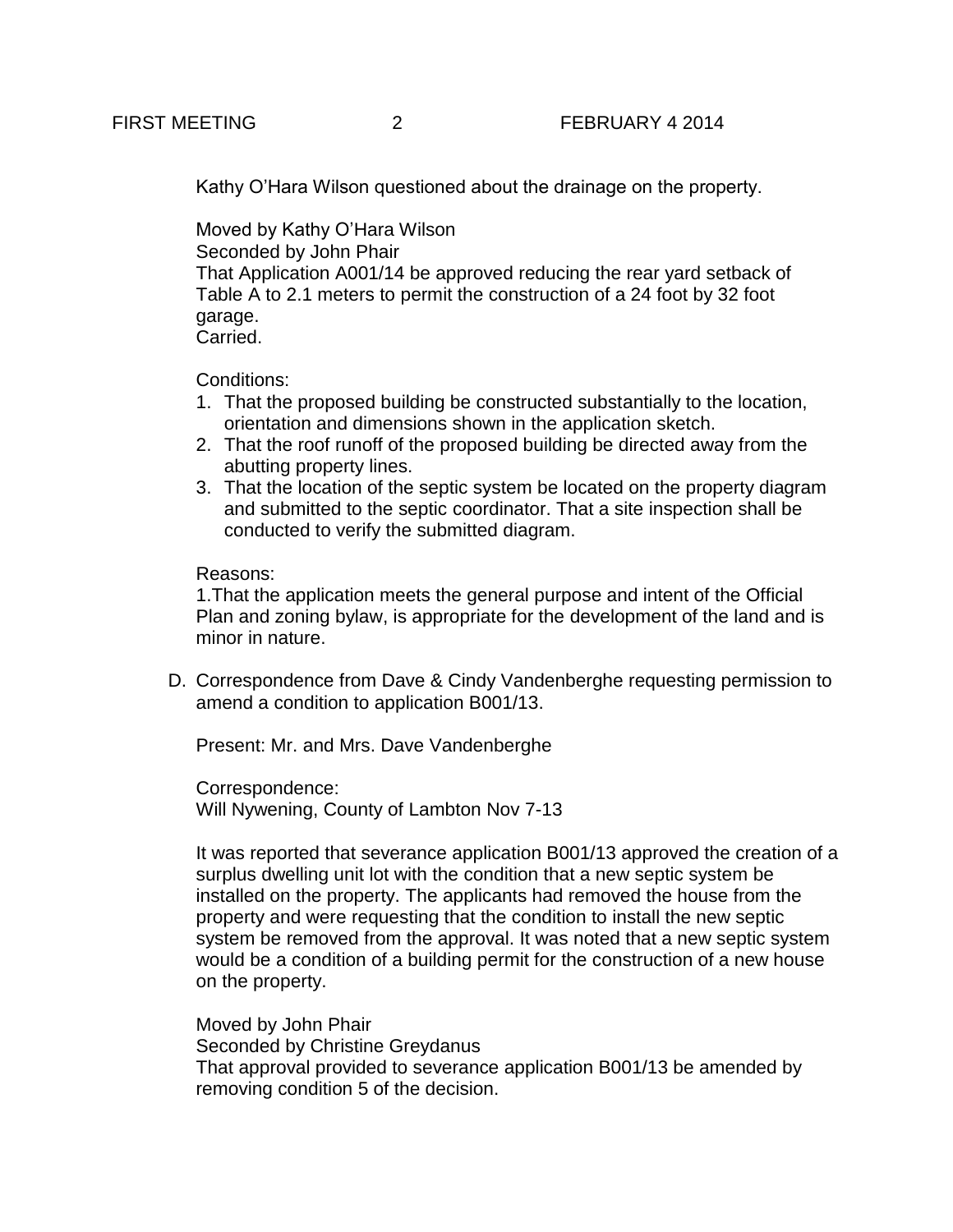That the Committee of Adjustment considers the change in the condition minor in nature and no written notice is required. Carried.

Moved by Christine Greydanus Seconded by Kathy O'Hara Wilson That the Committee of Adjustment be adjourned and that the meeting of Council be opened. Carried.

Moved by Kathy O'Hara Wilson Seconded by Christine Greydanus That the meeting of the Committee of Adjustment be reopened. Carried.

C. Application A002/14 by William and Anne Phair owners of 3871 Petrolia Line Township of Enniskillen. The applicants request that the Committee of Adjustment approve a minor variance to permit the construction of a 40 foot by 36 foot pole barn. The applicant requests a variance to Bylaw 17 of 2009 section 3.3.4 to increase the accessory building area to permit the construction of the accessory building.

Present: Will Nywening

Correspondence: Will Nywening, County of Lambton Corrine Nauta, County of Lambton

John Phair declared an interest in that his brother was the applicant.

Mr. Nywening reviewed his report on the application noting that the accessory building size was limited by the livable area of the dwelling.

The existing accessory buildings on the property were near the maximum area. He noted that the proposed 40 foot by 36 foot shed would be located in the only appropriate location on the lot. He referred to the location of the creek to the south as well as the municipal drain to the west. Mr. Nywening noted that the building was not out of character with the scale and nature of the development in the area. He reported that the accessory building area on the lot would be increased to 2,300 square feet.

Mr. Nywening noted that the department did not object to the application and recommended that conditions be applied if the committee approved the application. He recommended that a 20 foot setback be put in place between the proposed building and the easterly boundary of the lot.